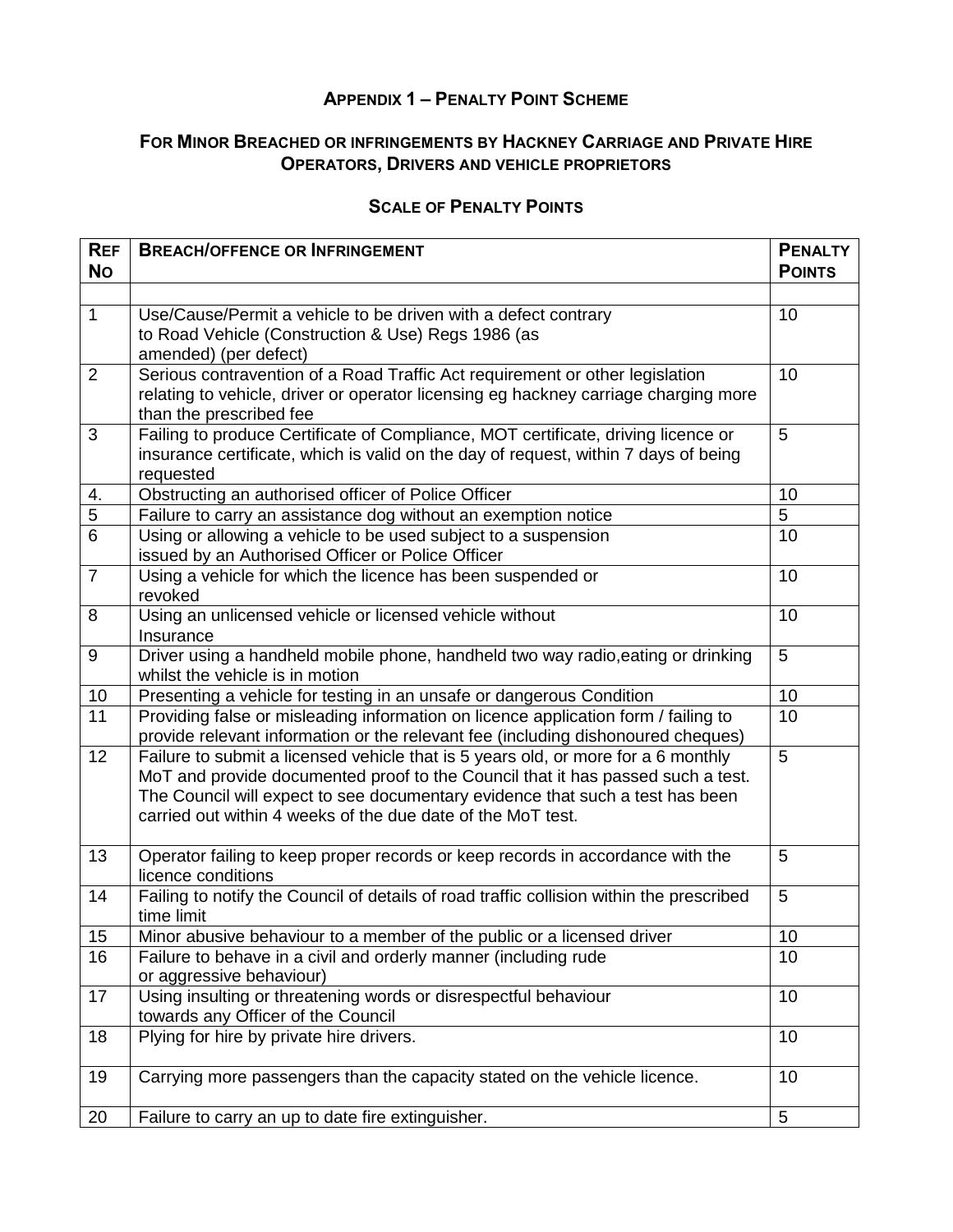| 21 | Failure to carry an up to date first aid kit                                        | 5              |
|----|-------------------------------------------------------------------------------------|----------------|
| 22 | Failure to wear private hire or hackney carriage driver's badge.                    | 5              |
|    |                                                                                     |                |
| 23 | Refusal to accept hiring without reasonable cause e.g. drunk or                     | 5              |
|    |                                                                                     |                |
|    | rude customer                                                                       |                |
| 24 | Failure to observe rank discipline - taxi drivers (e.g. plying for hire outside the | 5              |
|    | markings of one of the County's taxi ranks).                                        |                |
|    |                                                                                     |                |
| 25 | Failure to give assistance with loading/unloading luggage to or                     | 5              |
|    | from any building or place.                                                         |                |
| 26 | Failure to attend punctually at appointed time and place without sufficient cause.  | 5              |
|    |                                                                                     |                |
| 27 | Leaving a Hackney Carriage unattended whilst on a designated rank                   | 5              |
|    |                                                                                     | 5              |
| 28 | Failure to comply with the Driver Dress Code                                        |                |
| 29 | Failure to comply with the Code of Good Conduct                                     | 5              |
| 30 | Displaying any feature on a private hire vehicle that may suggest that it is a taxi | 5              |
|    | vehicle.                                                                            |                |
|    |                                                                                     |                |
| 31 | A licensed vehicle with illegal tyres                                               | 10             |
|    |                                                                                     |                |
| 32 | Failure to carry a legal spare wheel and tools.                                     | 5              |
|    |                                                                                     |                |
|    |                                                                                     |                |
| 33 | Failure to use authorised roof light on a hackney carriage vehicle.                 | 5              |
|    |                                                                                     |                |
| 34 | Failure to display the external/internal licence plate or signs as required.        | 5              |
|    |                                                                                     |                |
| 35 | Displaying unsuitable or inappropriate sited signs or                               | 5              |
|    | advertisements in or on the vehicle.                                                |                |
| 36 | Presenting a vehicle for testing in an unsafe or dangerous                          | 10             |
|    | condition                                                                           |                |
| 37 | Charging hackney carriage passenger more than the metered                           | 10             |
|    |                                                                                     |                |
|    | or agreed fare                                                                      |                |
| 38 | Failure to return a vehicle licence plate within 7 days after                       | 5              |
|    | request                                                                             |                |
| 39 | Using a non-approved or non-calibrated taximeter                                    | 5              |
| 40 | Unreasonably prolonging a journey or any misconduct                                 | 10             |
|    | regarding the charging of fares                                                     |                |
| 41 | Failure to notify the Council, in writing, of any conviction,                       | 10             |
|    | caution, fixed penalty or similar within 7 working days                             |                |
| 42 | Failure to attend punctually at appointed time and place                            | 5              |
|    | without reasonable cause                                                            |                |
|    |                                                                                     |                |
| 43 | Failure to carry Driver/Vehicle Conditions in vehicle                               | 5              |
| 44 | Displaying unsuitable, inappropriate or unauthorised signs or                       | 5              |
|    | advertisements in or on a vehicle                                                   |                |
| 45 | Failure to notify the Council, in writing, of a change of address                   | 5              |
|    | within 7 working days                                                               |                |
| 46 | Failure to notify, in writing, a change in medical circumstances                    | 5              |
|    |                                                                                     |                |
| 47 | Unsatisfactory condition of a vehicle (interior or exterior)                        | 5              |
| 48 |                                                                                     | $5 - 10$       |
|    | Any other offence/breach/infringement not specifically                              |                |
|    | covered in this scheme                                                              |                |
| 49 | Driving or parking in a manner likely to cause inconvenience, distress or danger to | $\overline{5}$ |